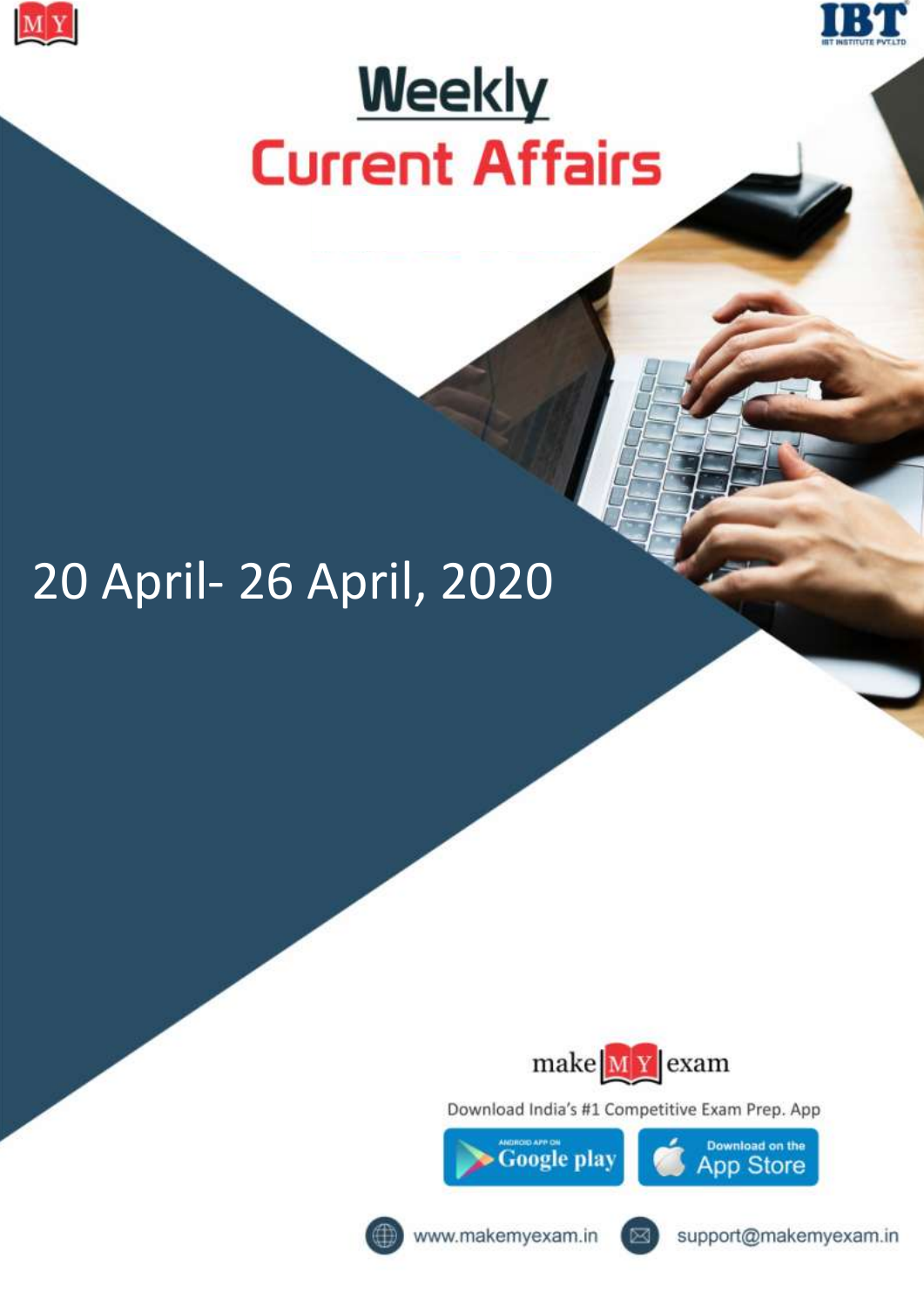

## **NATIONAL NEWS**

#### **1. Telangana extends lockdown period till May 7**

- The Telangana government has decided to extend lockdown till 7th of May. The state cabinet also decided not to give any exemption to any sector as suggested by the Central Government.
- Night curfew and all other restrictions under implementation in the state will continue till 7th of May.
- CM also asked air travellers not to come to Telangana till 7th May as lockdown will continue.

#### **2. Uttar Pradesh becomes first state to geotag over 7,000 community kitchens**

- Uttar Pradesh has become the first state in the country to geotag its 7,368 community kitchens and community shelters across 75 districts which produce 12 lakh food packets a day.
- The state government has also tied up with Google to 'Geo-map' the locations of all these establishments on the Google Maps app for ease of beneficiaries.
- Out of these 7,368 community kitchens, 668 are being run by NGOs and religious institutions.
- More than two crore food packets have been distributed in Uttar Pradesh since March 25.

#### **3. Gujarat"s GBRC: 2nd Indian institute to decode COVID-19 genome sequence; 3 new mutations found**

- Gujarat"s Gandhinagar-based Gujarat Biotechnology Research Centre (GBRC) has become the second institute in India after the National Institute of Virology (NIV) in Pune, Maharashtra to decode the entire genome sequence of the COVID-19 virus but with three new mutations.
- GBRC has found nine mutations in its genome sequence. However, six of the mutations were already found by other research institutes globally but the three new mutations will help in developing medicines or vaccines needed to stop the spread of the deadly virus.
- The first genome sequence of the COVID-19 virus was found by Chinese Centre for Disease Control and Prevention (China CDC) in Bejing, China on January 10, 2020.

#### **4. HRD Minister reviews National online education platform 'SWAYAM'**

- Human Resource Development Minister Ramesh Pokhriyal 'Nishank' held a detailed review of the National online education platform SWAYAM and the 32 DTH Television Education Channels SWAYAM PRABHA in New Delhi.
- In the lockdown condition there has been a tremendous increase in demand and the usage of SWAYAM Courses and SWAYAM PRABHA videos.
- The Ministry in a statement said that 1902 courses are available currently in SWAYAM, which have been offered to 1.56 crore students since launch.

#### **5. Madhya Pradesh Anganwadi workers, Assistants to get benefit of Chief Minister COVID-19 Yoddha Kalyan Yojana**

- In Madhya Pradesh, around one lakh Anganwadi workers and Assistants of the state will get the benefit of Chief Minister COVID-19 Yoddha Kalyan Yojana. Under this initiative, they will also get a special health insurance cover of Rs 50 lakhs.
- It is noteworthy that a special insurance scheme has been launched by the Central Government for health workers who are fighting against the COVID-19 epidemic.
- Anganwadi workers are taking risks by conducting door-to-door surveys in every district. Besides, they are also visiting from house to house for provide nutritional food to the children.



 In such a situation, they have contact with many people, which pose a risk of corona infection. Therefore, they should be given the benefit of this insurance scheme.

www.makemyexam.in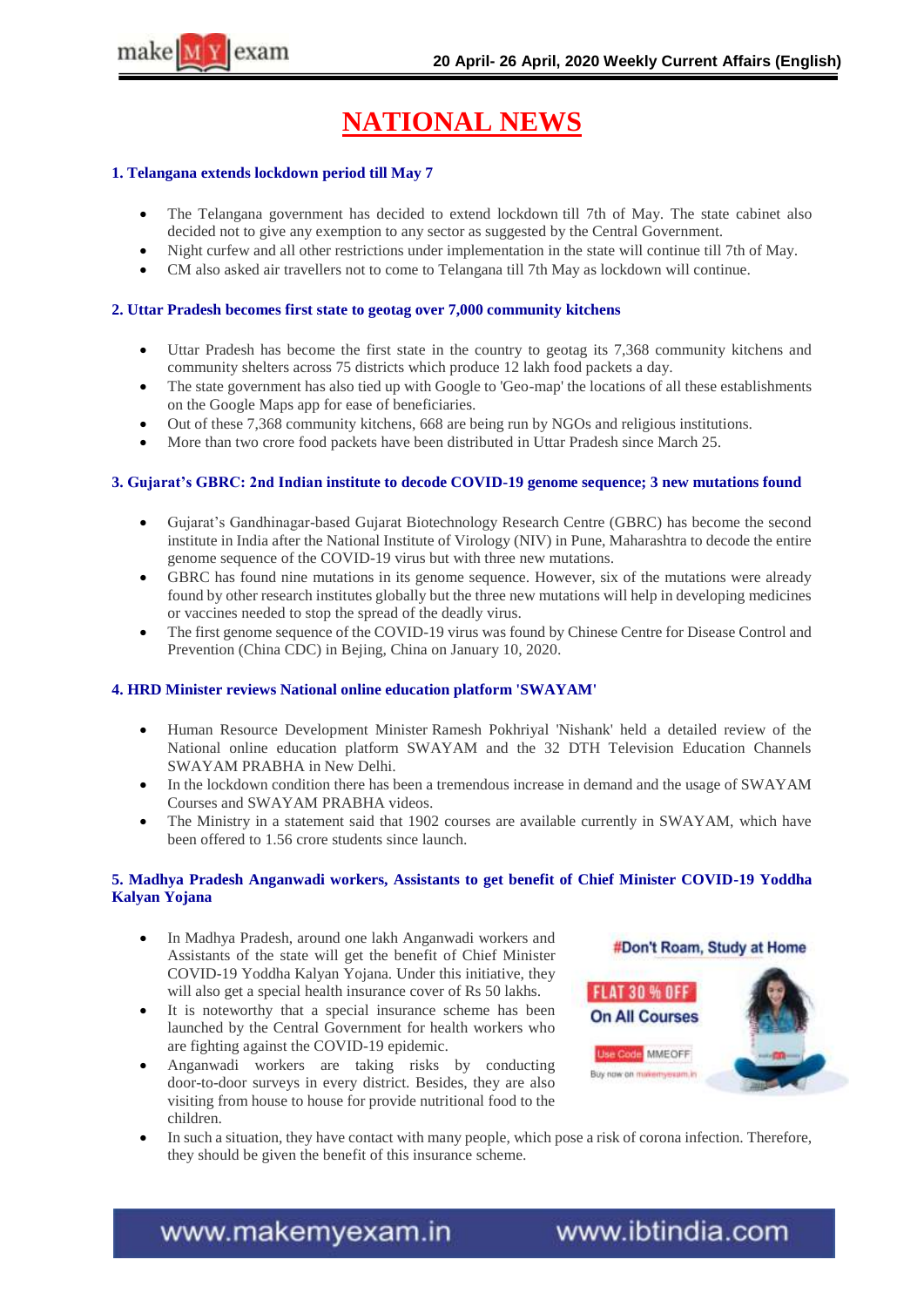

#### **6. Himachal Pradesh to provide free online medical consultation to sick people through e-sanjeevani-opd**

- In order to provide health services in the wake of COVID-19 Pandemic, the Himachal Pradesh Health Department has come up with a unique idea of providing free online medical consultation to sick people at their residence through e-sanjeevani-opd.
- This free online health service has been started throughout the state and now people can consult to take health advice from the doctors of different medical colleges from 9:30 AM to 4:00 PM on all working days.
- In view of COVID-19 pandemic sick people were feeling uncomfortable to visit hospitals, hence for this, the state government with the health department has come up with an idea of 'esanjeevaniopd' through which general health advice will be provided to the people at their residence throughout the state.

#### **7. India"s Agriculture minister joins G-20 meet over Covid-19 impact on food safety**

- Union Agriculture Minister Narendra Singh Tomar participated in a virtual meeting of G-20 Agriculture Ministers to address the issue of Covid-19 impacts on food security, safety and nutrition.
- The G-20 Agriculture Ministers virtual meeting was organized through video conferencing by the Saudi Presidency to deliberate on the ways and means of ensuring continuity of the food supply value chain including livelihood of farmers.
- Agriculture Ministers of all G-20 members and the representatives of some guest countries and International organizations attended the meeting.
- The G-20 nations resolved to have international cooperation in the backdrop of the Covid-19 pandemic, to avoid food wastage and losses, and maintain the continuity of the food supply value chain across borders.

#### **8. Manipur becomes the second state after Goa to be Corona free**

- Manipur Chief Minister N Biren Singh has declared the state now has no COVID-19 active case as the second coronavirus patient was discharged from hospital after he tested negative for the deadly virus.
- Though the State has no COVID-19 active case now but people should keep vigil all the time.
- Manipur had two confirmed COVID-19 cases but both the patients, a 23-year-old woman and a 65-year-old man have recovered and have been discharged from hospital.
- Goa was declared a Corona free State a few days back.

#### **9. Third edition of Gujarat"s ''Sujalam Sufalam Jal Sanchay Abhiyan'' begins**

- Amid the lockdown for the coronavirus outbreak, Gujarat"s Chief Minister Vijay Rupani gave the green signal for the third edition of his government's ''Sujalam Sufalam Jal Sanchay Abhiyan''.
- This is a conservation plan to deepen water bodies in the state before monsoon.
- The scheme, which will continue till June 10, will see the deepening of lakes, check dams and rivers by removing silt, and it will be done with people's participation as well as under MGNREGA.
- Apart from maintaining social distancing, local authorities need to provide masks and sanitizers to the workers.
- The scheme was started in 2018 after a weak monsoon, and till date, the state's water storage capacity has increased by 23,000 lakh cubic feet due to deepening of lakes, check-dams, rivers and reservoirs.

#### **10. Karnataka govt launches "Apthamitra" helpline number and app to fight COVID-19**

- "Apthamitra" app and exclusive toll-free helpline number 14410 has been launched by the Karnataka government to empower the people of the state in the fight against COVID-19.
- The application aims at providing medical guidance and advice on COVID-19 while the helpline has been dedicated to deal with only COVID-19-related queries including telemedicine, counselling and facilitating testing and treatment for those in need.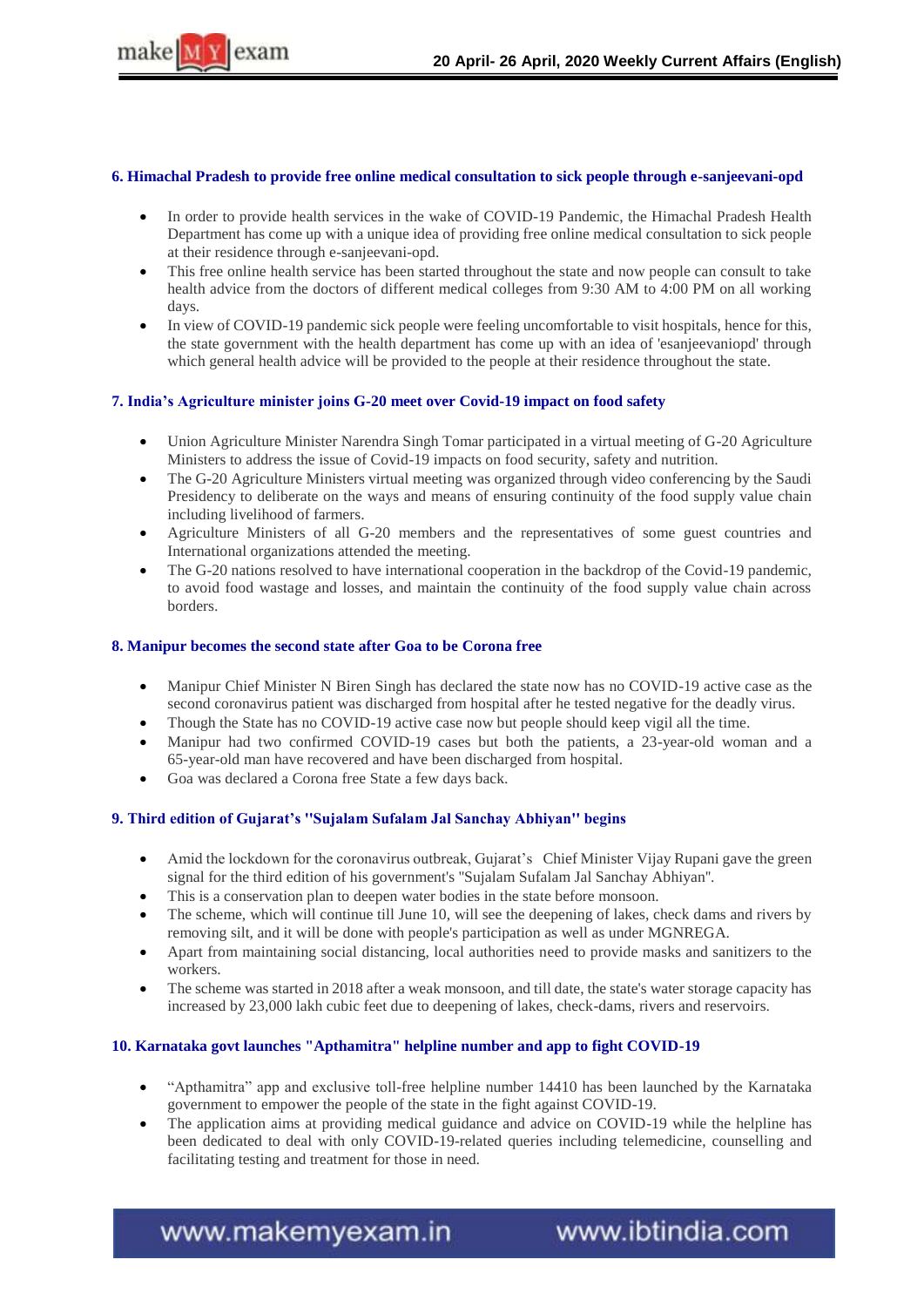

#### **11. India slipped two places to 142nd on global press freedom index 2020; Norway tops**

- The rank of India has decreased by two places to 142nd from 140th position with a score of 45.33 in the "The World Press Freedom Index 2020" which has analyzed 180 countries. This decline in rank is showing an improvement in the security of Indian media as in 2019 there was no murders of journalists were recorded as against six in 2018. However, constant press freedom violations still remain, including police violence against journalists, ambushes by political activists, and reprisals instigated by criminal groups or corrupt local officials.
- The World Press Freedom Index is compiled by Paris-based Reporters Sans Frontieres (RSF), or Reporters Without Borders.
- The index has been topped by Norway with a score of 7.84 while North Korea stood at last rank of 180 with a score of 85.82.

#### **12. UP becomes first state with in-house facility of virtual courts**

- Uttar Pradesh has become the first state to have the requisite infrastructure in all its courts for hearing cases through video conferencing.
- The Allahabad High Court took a number of initiatives to facilitate court proceedings through video conferencing.
- The Allahabad High Court and all district courts of Uttar Pradesh can now conduct multiple court proceedings through virtual courts within the court premises without any internet connectivity.

#### **13. Govt to suspend IBC provisions up to 1-year**

- The government has decided to amend the insolvency law to suspend up to one year provisions that trigger insolvency proceedings against defaulters. The amendments to the IBC (Insolvency and Bankruptcy Code) would pave the way for banks to restructure loans.
- The coronavirus outbreak and the nationwide lockdown to curb spreading of infections have significantly impacted economic activities and the latest decision in a way provides more leeway for corporate borrowers in repaying their loans.
- As per existing norms, if a payment default exceeds 90 days then the lender concerned has to refer the account for resolution under IBC or any other mechanism permitted by the Reserve Bank of India (RBI). The lender does not have the option to restructure the loan.
- Currently, RBI norms prohibit restructuring of loans and resolution has to be done under IBC.

#### **14. UNODC launches "Lockdown Learners" series for students, teachers of India**

- The United Nations Office on Drugs and Crimes (UNODC) has rolled out a 'Lockdown Learners' series in India under its flagship "Education for Justice" initiative. It has launched "Lockdown Learners" series of online dialogues with educators and students in India.
- The 'Lockdown Learners' series emphasizes on COVID-19 and its impact on Sustainable Development Goals, peace and rule of law.

#### **15. JKSLSA launches helpline under 'Serve-the-Seniors Initiative' for senior citizens**

- Jammu and Kashmir State Legal Services Authority (JKSLSA) has launched a helpline under 'Serve-the-Seniors Initiative'.
- The objective of starting this helpline, comprising is to help and facilitate the senior citizens who live alone and are unable to step out to get medicines, groceries and other essentials in this hour of crisis.
- The helpline numbers of the Nodal Officers who could be contacted in the Union Territories of J&K and Ladakh have been declared.
- For Jammu, one can contact Naushad Ahmad Khan on 9622283677 or Sandeep Kour on 9419223000 and for Kashmir, Noor Mohammad can be contacted on 9419005744 or Tabasum Qadir Parray on 7889835567.
- For Ladakh, one can contact Spalzes Angmo on 9419341131 or Tsewang Phuntsog on 9419978757.

www.makemyexam.in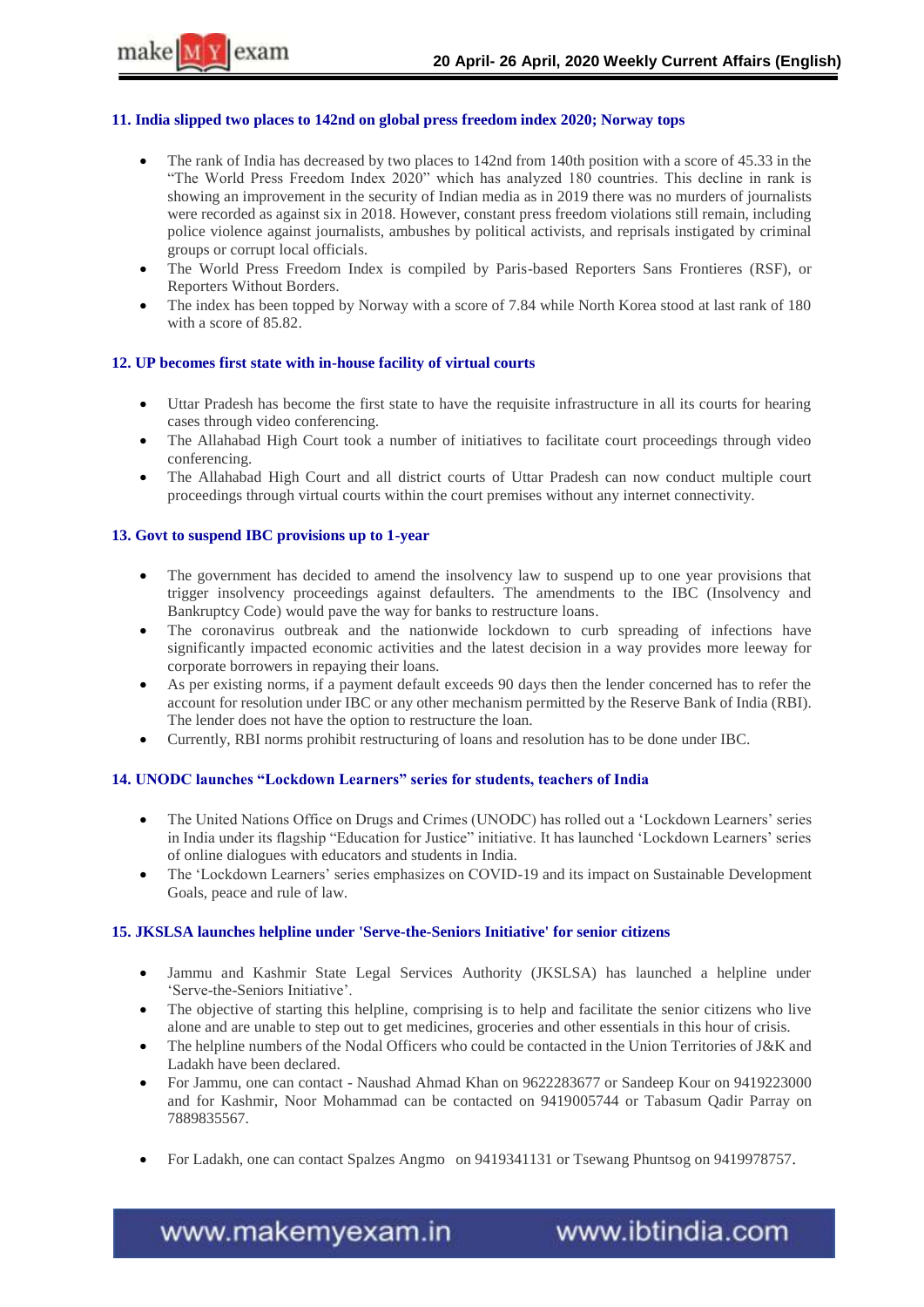

## **International News & Foreign Affairs**

#### **1. Spain's bull-running festival canceled due to coronavirus pandemic**

- Spain's best-known bull-running festival in the northern town of Pamplona has been canceled because of the coronavirus pandemic.
- Hundreds of thousands of people typically attend the centuries-old San Fermin celebration, which sees half-a tonne fighting bulls chase hundreds of daredevils, many wearing traditional white shirts and scarves, through the narrow streets of the city each morning.
- Pamplona's municipal council decided to call off the event, held each year between July 6 and 14, because of the fight against COVID-19.

#### **2. Britain's Parliament prepares for virtual debates amid COVID-19 lockdown**

- Britain's Parliament is preparing for MPs to return to the House of Commons to hold virtual debates and pave the way for a historic hybrid parliamentary setting amid the coronavirus lockdown.
- Unprecedented changes to the main House of Commons chamber will be rolled out to let politicians tune into statements and question sessions via video link.
- Screens have been installed in the chamber to allow MPs to speak remotely while the limited number attending in person will be signposted where to sit.
- The new practices will initially operate until May 12, although could remain in place for longer.

#### **3. Israel"s Netanyahu and rival Gantz agree to form "emergency" coalition government**

- Israeli Prime Minister Benjamin Netanyahu and his chief rival signed an agreement to form an "emergency" coalition government.
- The deal between Netanyahu's Likud Party and former military chief Benny Gantz's Blue and White ends months of political paralysis and averts what would have been a fourth consecutive election in just over a year.
- After the last vote on March 2 ended in a stalemate, Netanyahu and former military chief Benny Gantz agreed late last month to try to form a unity government because of the burgeoning coronavirus crisis. The power-sharing agreement means that Netanyahu will almost certainly remain in office for the duration of his upcoming trial on corruption charges.

#### **4. Donald Trump to temporarily suspend immigration to US**

- President Donald Trump said he will suspend all immigration into the United States temporarily through an executive order. He has said his forthcoming executive order barring new immigration will apply only to people seeking green cards, will last 60 days.
- It won't affect workers entering the country on a temporary basis.
- Instead, President Trump said the provision would amount to a 60-day pause only on people seeking permanent resident status in the United States.
- He would review the executive order at the end of that period and decide if it should be renewed.



www.makemyexam.in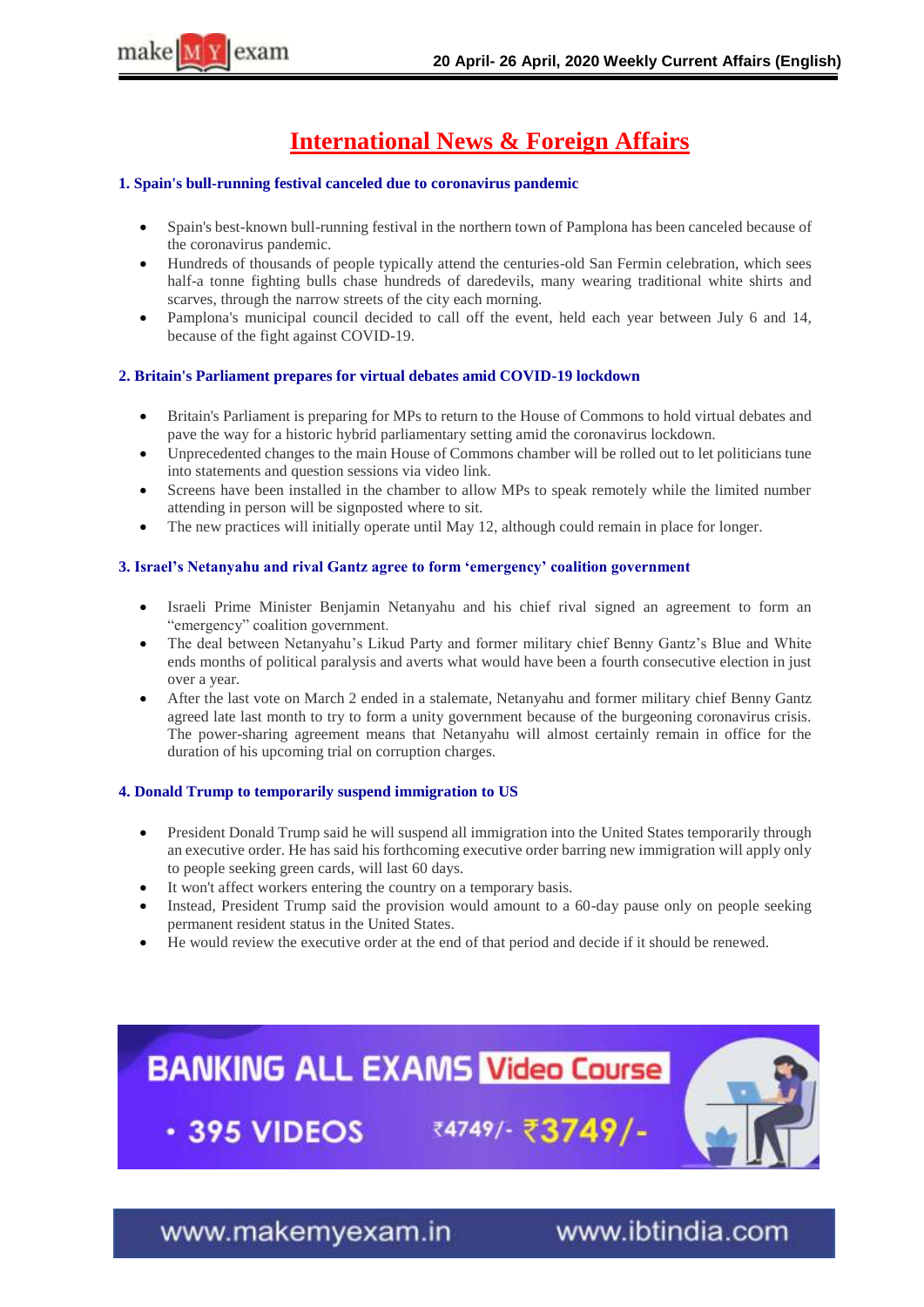#### **5. China scheduled to launch its Mars mission named Tianwen-1 this year**

- China named its first Mars exploration mission as Tianwen-1 as it celebrated Space Day on 24 April. The observation marks the 50th anniversary of the launch of the country's first satellite Dong Fang Hong-I in 1970. China's first Mars mission has been scheduled to launch in 2020.
- Aiming to catch up with India, U.S., Russia and the European Union to reach the red planet, China"s Mars mission plans to complete orbiting, landing and roving in one mission.
- China National Space Administration's (CNSA) Mars mission as "Tianwen." It means Heavenly Questions or Questions to Heaven, a poem written by China's well-known poet Qu Yuan (340-278 BC).

#### **6. Indian High Commission in Bangladesh holds webinar on trade promotion**

- Indian High Commission in Bangladesh, and India Bangladesh Chambers of Commerce and Industry (IBCCI) has jointly organized a webinar on trade promotion.
- Riva Ganguly Das, High Commissioner of India to Bangladesh called upon the business leaders of India and Bangladesh to share innovative ideas in response to the emerging economic scenario amid Corona pandemic in the world.
- During the webinar, Indian High Commissioner to Bangladesh urged all the participants to work together to overcome the difficulties being faced by the businesses in both the countries due to the ongoing COVID-19 pandemic.

### **New Appointments and Person in News**

#### **1. US President Trump appointed Indian-American Sudarsanam Babu to country's top science board**

- Babu, who is from the prestigious Oak Ridge National Laboratory (ORNL), has been appointed as a member of the National Science Board for a six-year term.
- Babu would be the third Indian American in this prestigious board.
- The other two being Sethuraman Panchanathan from Arizona State University and Suresh V Garimella from University of Vermont.

#### **2. Former IAS officer Kapil Dev Tripathi appointed as the Secretary to President Ram Nath Kovind**

- Former IAS officer Kapil Dev Tripathi has been appointed as the Secretary to President Ram Nath Kovind.
- The Appointments Committee of the Cabinet approved the appointment of Mr Tripathi for a term co-terminus with the tenure of the President.
- Mr Tripathi, a 1980 batch IAS officer ( Retired) of Assam-Meghalaya cadre, is at present the Chairman of Public Enterprises Selection Board (PESB).

#### **3. PV Sindhu named as an ambassador of BWF"s "I am badminton" awareness campaign**

- The Badminton World Federation (BWF) named Indian shuttler PV Sindhu as one of the ambassadors for its "I am badminton" awareness campaign.
- The "I am badminton campaign" provides a platform for the players to express their love and respect for badminton by advocating and committing to clean and honest play. BWF's Integrity Unit was established in 2016. The campaign has been at the forefront of BWF's efforts to communicate its approach to integrity. The unit promotes sports integrity which is about keeping the sport free of corruption, doping, and match manipulation.
- Other players who are included in the campaign are Germany's Marc Zwiebler, Canada's Michelle Li, the Chinese duo of Zheng Si Wei and Huang YaQiong, England's Jack Shephard, Germany's Valeska Knoblauch, and Hong Kong's Chan Ho Yuen.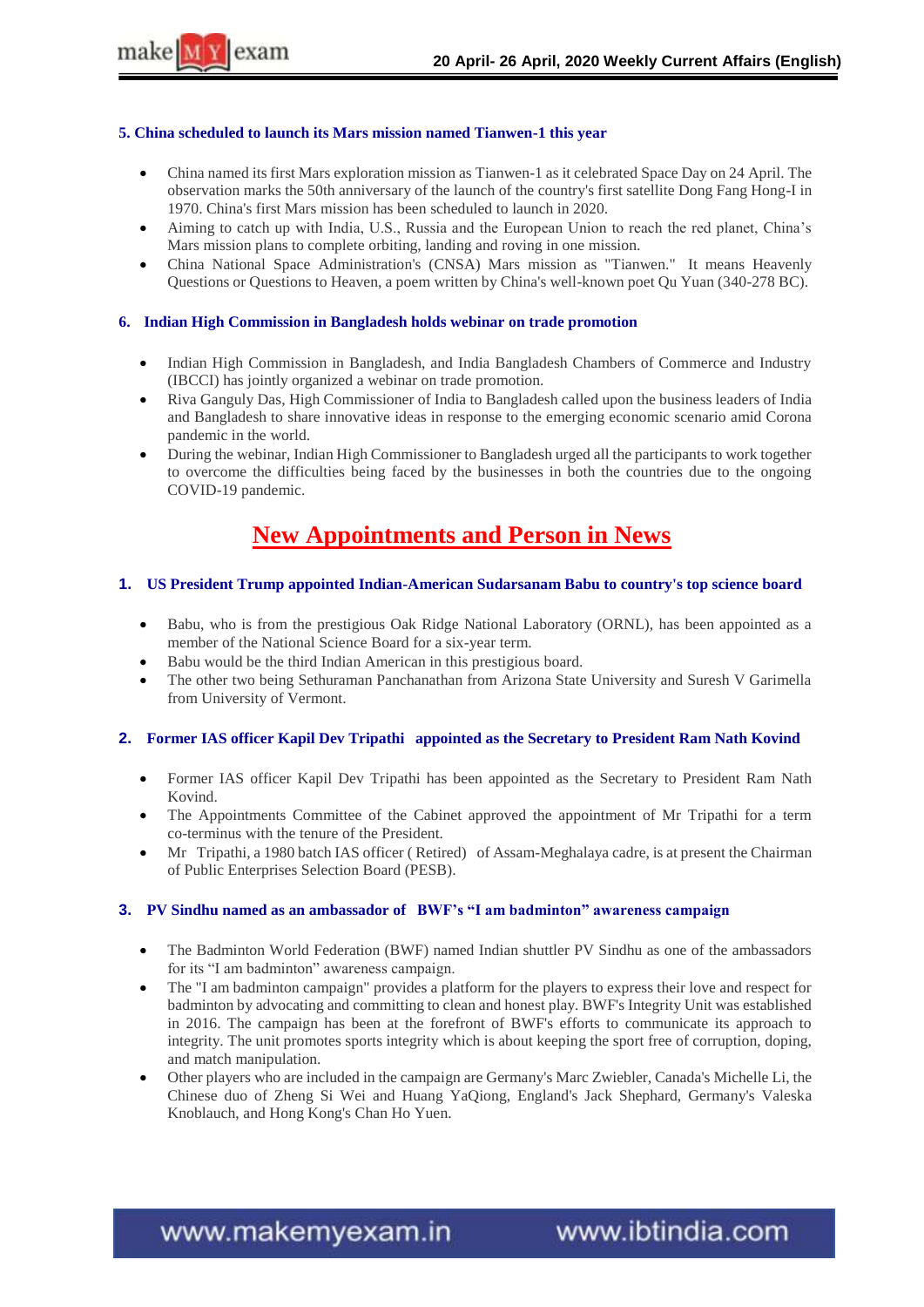

#### **4. Bajaj Auto's Rakesh Sharma takes over as IMMA President**

- The International Motorcycle Manufacturers Association (IMMA) has appointed Bajaj Auto Executive Director (ED) Rakesh Sharma as its president.
- Sharma had been previously holding office as vice-president in IMMA, elected in May 2019.
- The election of the new president took place through a General Assembly by correspondence on April 21, 2020 due to the COVID-19 crisis.
- Sharma joined Bajaj Auto in October 2007 as President (International Business) and is currently the executive director

## **BANKING**

#### **1. New Development Bank's to provide 1 billion dollar emergency assistance to India**

- Finance Minister Nirmala Sitharaman appreciated efforts of New Development Bank on fast tracking of financial assistance of about five billion dollars to BRICS countries including Emergency Assistance of one billion dollar to India to combat COVID-19 pandemic.
- The NDB was established by the BRICS countries -Brazil, Russia, India, China and South Africa in 2014.
- NDB has so far approved 14 indian projects for an amount of 4,183 million dollar.
- The purpose of the Bank is to mobilise resources for infrastructure and sustainable development projects in BRICS and other emerging market economies.

#### **2. RBI gives approval to Kamakodi"s reappointment as MD & CEO of City Union Bank**

- The Reserve Bank of India has given its approval for the re-appointment of N Kamakodi as MD & CEO of City Union Bank (CUB).
- He has been appointed for three years with effect from May 1.
- Kamakodi has been associated with the Kumbakonam (Tamil Nadu) -headquartered CUB since 2003. He was elevated as MD and CEO in 2011.

#### **3. Remittances likely to plunge 20 % amid Covid-19 pandemic: World Bank**

- The World Bank said that the remittances are expected to plunge by about 20 percent globally this year due to Covid-19 pandemic. In its report, the Bank said the biggest decline in recent history, as closures cause a global recession and job losses that prevent workers from sending money to their families back home.
- Developing countries are losing a key source of revenue as the coronavirus pandemic causes worldwide shutdowns, sharply reducing payments from workers living abroad.
- The report mentioned that total remittance, which comprise up to one-third of the economies of some poor countries, are expected to fall to 445 billion dollar from 554 billion dollar in 2019.

### **Awards and Books**

#### **1. A book titled "How the Onion Got Its Layers" authored by Sudha Murty to release on April 23**

- A book titled "How the Onion Got Its Layers" authored by Sudha Murty was published by Puffin. The book is being released in its e-book and audio form for young children.
- The book seeks answers to several questions related to the bulb like its many layers and why it brings tears to the eyes when cut.
- "How the Onion Got Its Layers" marks the first ever audio book by Murty and will be released on World Book Day, ie, April 23, 2020.This is the second book of the Chapter series by Murty, the first being "How the Sea Became Salty".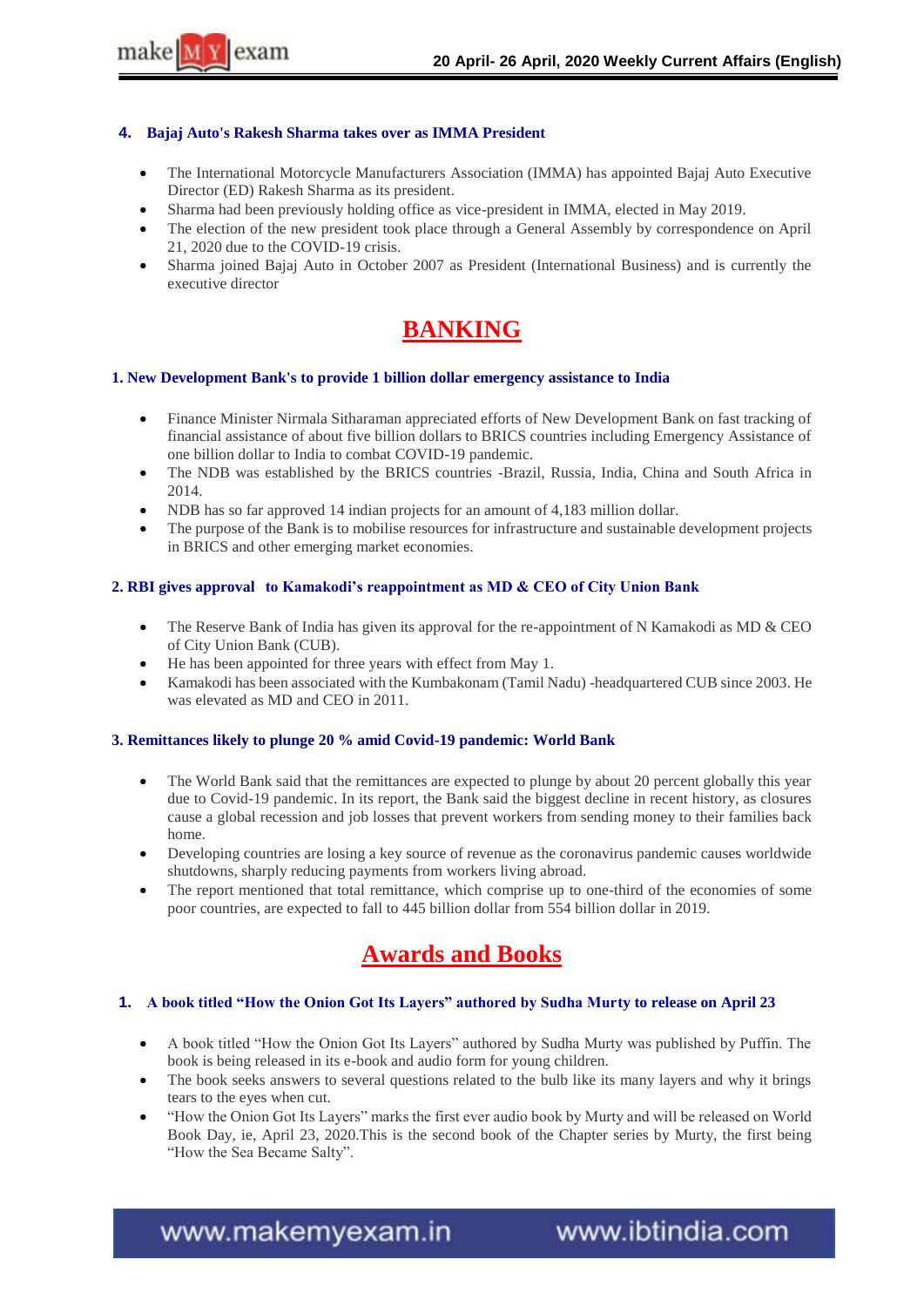

#### **2. Adam Higginbotham"s "Midnight in Chernobyl" wins William E. Colby Award 2020**

- Adam Higginbotham won the William E. Colby Award 2020 for his book "Midnight in Chernobyl: The Untold Story of the World"s Greatest Nuclear Disaster" published by Transworld Digital (February 14, 2019) won USD 5,000 prize.
- Earlier this year, this book won the American Library Association"s Andrew Carnegie Medal for Excellence in Nonfiction.
- Previous winners include Karl Marlantes" novel "Matterhorn" and Dexter Filkins" "The Forever War."



## **Science Tech & Defence**

#### **1. Facebook launches third party fact checking in Bangladesh**

- Facebook announced the launch of its third party fact checking system in Bangladesh to discourage the spread of fake news in the country. Facebook in partnership with Boom Fact check will review and rate the stories.
- It will debunk misinformation on topics from health and medicine to current affairs so that Facebook users in Bangladesh are able to identify factual information and news online.
- When third party fact-Checkers rate a post as false or fake, it will appear less or at the bottom of the news feed. This will reduce the spread of the post. Boom is an Indian fact checking website which is available in English, Hindi and Bengali.
- Facebook started its fact-checking programme in 2016 and now it covers 60 partners in 50 languages.

#### **2. Indian Navy develops air evacuation pod for COVID-19 patients**

- Indian Navy"s Southern Command, Kochi has developed an air evacuation pod (AEP) to airlift COVID-19 infected patients safely from remote areas such as islands and ships in a fully sealed patient transfer capsule.
- The evacuation pod was designed under guidance of Principal Medical officer of the naval air station, INS (Indian Naval Ship) Garuda, Kochi, in consultation with specialists from the naval hospital INHS (Indian Naval Hospital Ship) Sanjivani and HeadQuarters of Southern Naval Command.
- The pod is made up of aluminium, nitrile rubber and perspex. It weighs only 32 kg and has incurred a manufacturing cost of Rs 50,000 which is only 0.1 percent of cost of an imported equivalent (Rs 59 lakh).

#### **3. Study says renewable energy subsidies in India dropped by 35 percent in 2016-19 period**

- A new study by the International Institute for Sustainable Development (IISD) and the Council on Energy, Environment, and Water (CEEW) report stated that India's renewable energy subsidies fell 35% between 2016-17 and 2018-19.
- The report was titled "Mapping India's Energy Subsidies 2020" which said that the support for renewable energy was to increase again. But the COVID-19 pandemic has made it critical to stay on track.
- Policy decisions such as the solar safeguard duty and tariff caps on auctions meant that there was a slowdown in new capacity addition and as a result of lower state subsidy outgo as well.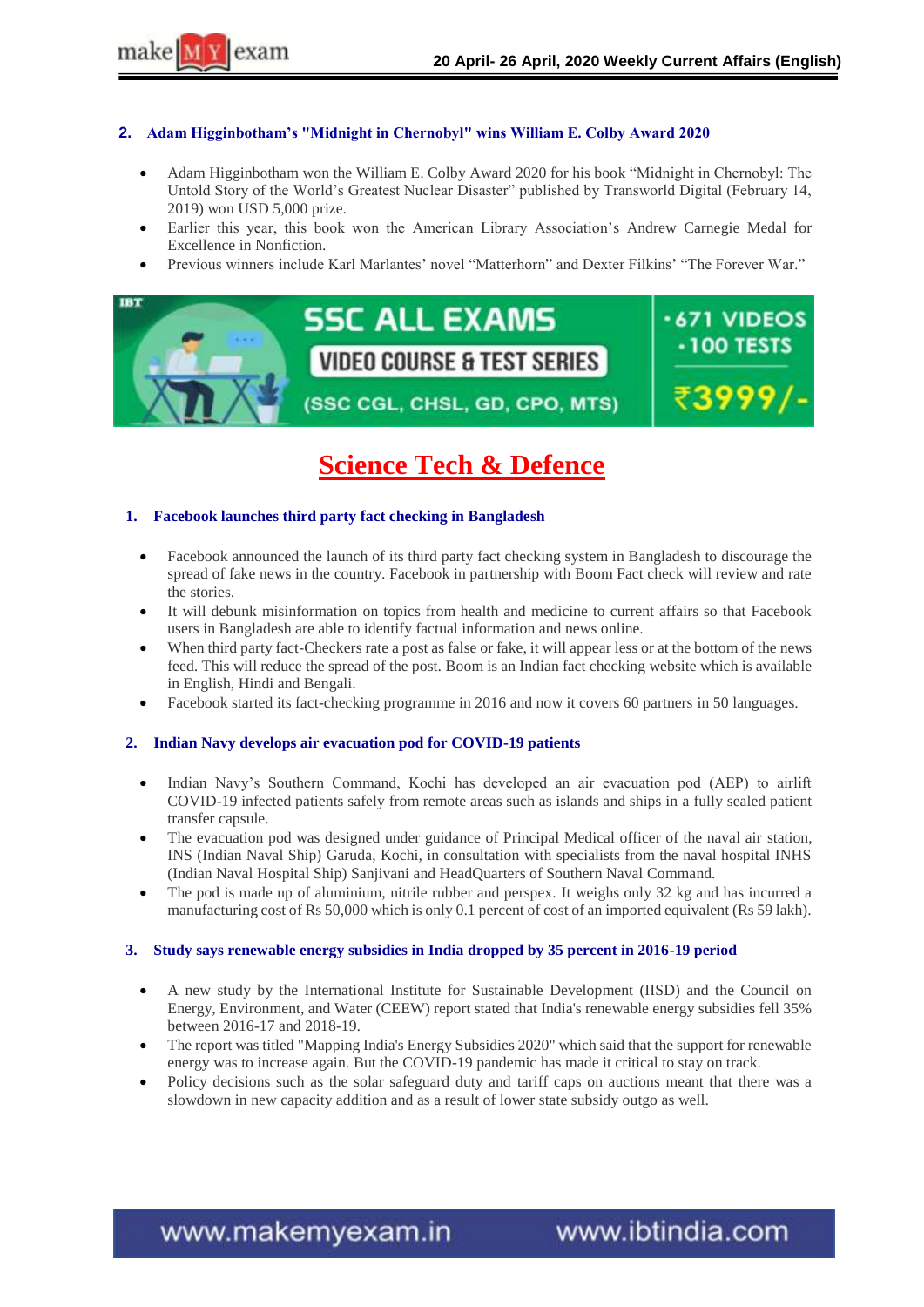#### **4. Iran successfully launched a military satellite into Orbit**

- The first military satellite of the Islamic Republic of Iran successfully launched into orbit by the Islamic Revolutionary Guard Corps.
- Satellite reached an orbit of 425 kilometers (264 miles) above the Earth's surface. The two-stage launch took place in Iran's Central Desert, The satellite was sent into orbit using a Ghased, or "Messenger," satellite

#### **5. Facebook acquires a 9.99% stake in Reliance Jio for Rs 43,574 crore**

- Reliance Jio, the telecom unit of Reliance Industries Ltd (RIL), has sold a 9.99 percent stake to US tech giant Facebook for \$5.7 billion, or Rs 43,574 crore.
- The multibillion-dollar deal will make Facebook the largest minority shareholder in Jio Platforms Limited. This is the largest investment for a minority stake by a technology company anywhere in the world and the largest FDI in the technology sector in India.
- Facebook would focus on collaborating its messaging platform WhatsApp with Reliance's e-commerce venture JioMart to enable people to connect with small businesses.

#### **6. CSIR-IGIB scientists develop low-cost COVID-19 test 'Feluda'**

- Scientists working at the, Institute of Genomics and Integrative Biology (CSIR-IGIB) have developed a low-cost test which can detect the coronavirus within an hour.
- The report states that the test, named Feluda after a fictional sleuth created by filmmaker and writer Satyajit Ray, was developed by two scientists - Dr Souvik Maiti and Dr Debojyoti Chakraborty.
- It is expected to cost around Rs 500 against the usual RT-PCR test that costs Rs 4,500 in private labs.

#### **7. India's first Mobile Virology Research Lab developed by DRDO inaugurated in Hyderabad**

- Unique and first of its kind facility in the country, a Mobile Virology Diagnostics and Research Laboratory has been inaugurated in Hyderabad at the ESI medical college.
- Developed by the DRDO, the Biosafety level-3 laboratory can test thousand samples for Coronavirus daily and can scale up to 2000 in future.
- The laboratory also has a facility to trial drugs and conduct research on Coronavirus. The laboratory has been developed in less than two weeks.

## **Sports**

#### **1. Mohun Bagan declared I-League champions as season gets called off**

- Mohun Bagan were officially crowned as the winners after the remaining 28 matches of the I-League were cancelled as coronavirus continues to rage.
- Mohun Bagan declared as the I-League champion for the 2019-20 season as they stand atop current standings in the Hero I-League until the point of suspension.

#### **2. Bhaichung Bhutia among 50 footballers to take part in FIFA's initiative to applaud 'humanity's heroes'**

- Former Indian captain Bhaichung Bhutia was among the 50 footballers to take part in the FIFA's initiative to pay tribute to 'humanity's heroes' amid the coronavirus pandemic.
- FIFA expressed gratitude towards all the healthcare workers and other professionals who are giving their all to ensure society continues to function in the face of the coronavirus.
- FIFA shared a video on their official Twitter handle where footballers from present and past came been seen applauding the frontline workers.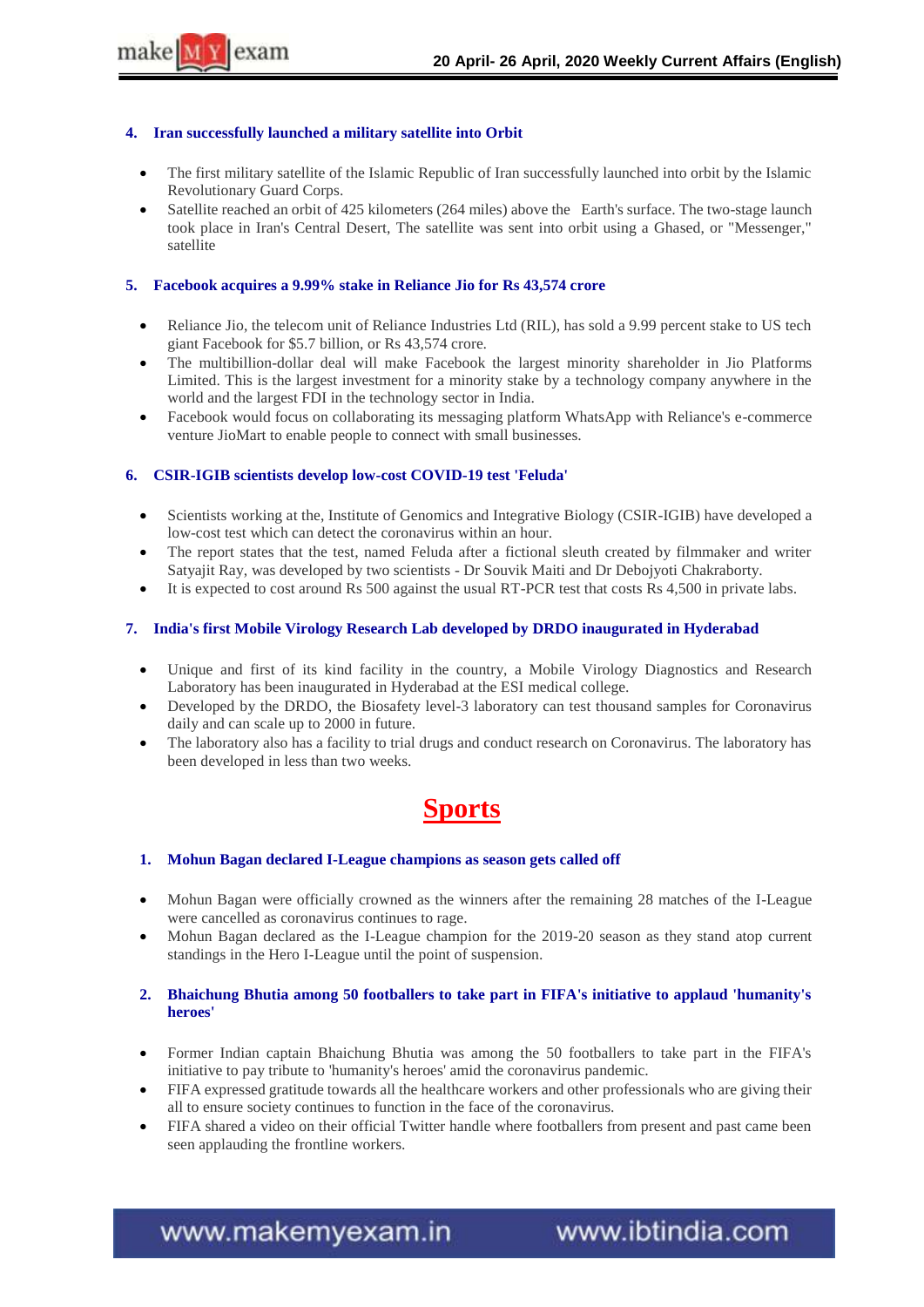

## **Obituaries**

#### **1. Tom and Jerry director Gene Deitch dies at 95**

- Gene Deitch, an American Oscar-winning illustrator, animator, film director and producer has died.
- Deitch's movie Munro won the Academy Award for Best Animated Short Film in 1960.
- Earlier, he had created the Tom Terrific series, while Sidney's Family Tree, which he co-produced, was nominated for an Academy Award in 1958.
- Working from behind the Iron Curtain, he directed 13 episodes of Tom and Jerry and also some of the Popeye the Sailor series.

#### **2. BMW India CEO Rudratej Singh passes away**

- Rudratej Singh, the President and CEO of BMW Group India, passed away. He was 46.
- Rudratej Singh joined BMW Group India on August 1, 2019. Prior to that, he was serving as the Global President at Royal Enfield.
- The 46-year-old had also worked with Unilever in India and international markets for more than 16 years.

#### **3. Renowned thespian Usha Ganguly passes away at 75**

- Eminent theatre director, actor and activist, Usha Ganguly passed away. She was awarded the Sangeet Natak Akademi Award for direction in 1998.
- She has also been honoured by the West Bengal Government as the best actress for the play Gudia Ghar. She was credited for introducing an alternative Hindi theatre in West Bengal, in the 1970s and 1980s.

## **Important Days**

#### **1. The UN Chinese Language Day is observed annually on April 20**

- The UN Chinese Language Day is observed annually on April 20. This event is celebrated every year by UNESCO.
- It was first observed in 2010 by the organisation to celebrate multilingualism and cultural diversity as well as to promote equal use of all six of its official working languages (Arabic, Chinese, English, French, Russian and Spanish) through the organisation.
- The first UN Chinese Language Day was held on November 12, 2010. In 2011, the date was moved to April 20.

#### **2. The National civil services day is observed on April 21**

- The National civil services day is observed on April 21. The civil service system is the backbone of the administrative machinery of the country.
- The civil servants are responsible for implementing all the government policies and schemes successfully up to the root level.
- April 21 was chosen to be celebrated as Civil Service Day to commemorate the day when the first Home Minister of Independent India, Sardar Vallabh bhai Patel addressed the probationers of Administrative Services Officers in 1947 at Metcalf House, Delhi.
- In his address, he called Civil Servants, the 'steel frame of India'.

#### **3. Earth Day is observed every year on 22 April**

- The day is celebrated worldwide to demonstrate support for environmental protection.
- The day was proposed at the UNESCO conference in 1969 and the first Earth Day celebrations took place in



www.makemyexam.in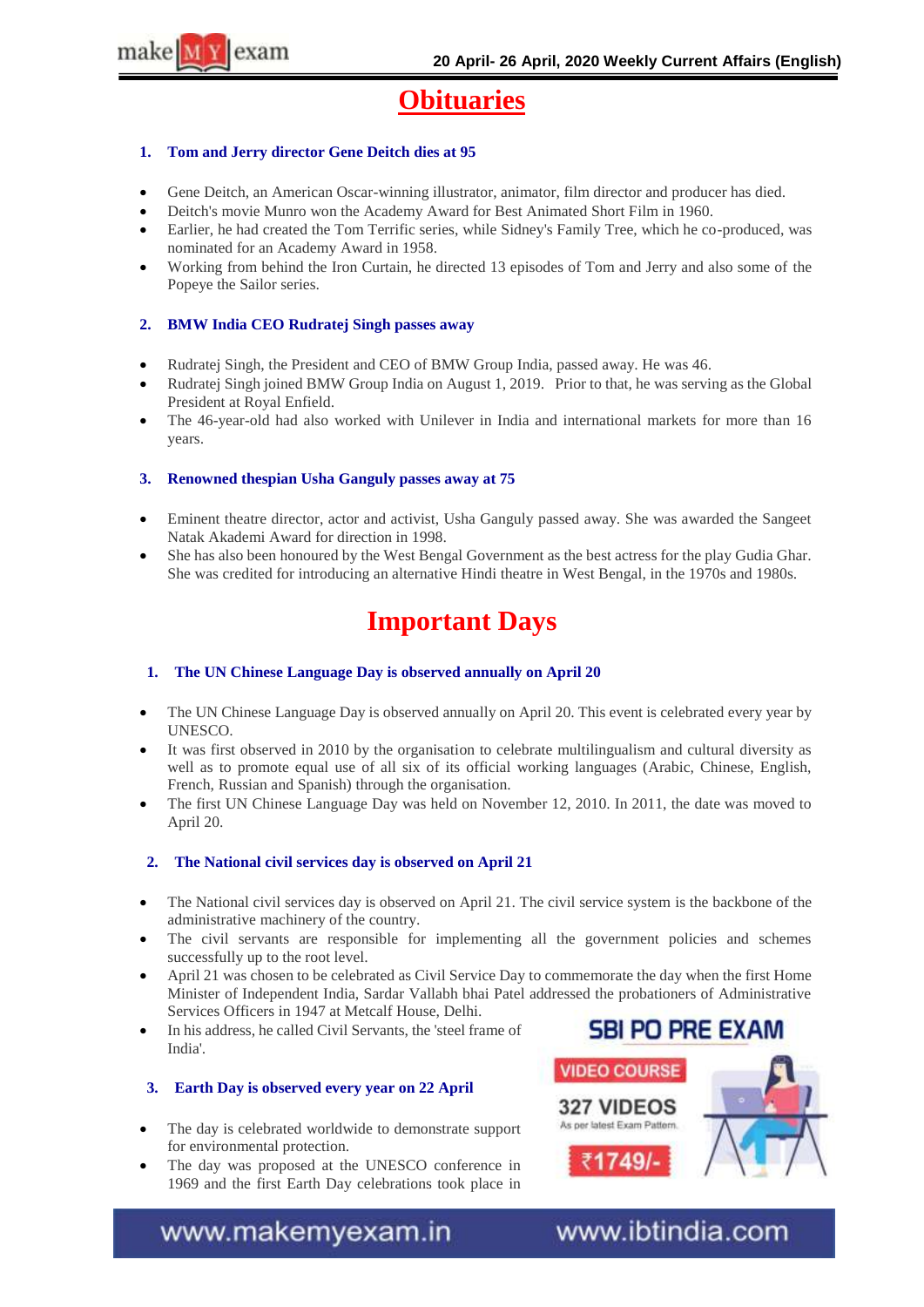1970.

 $\mathsf{l}$ exam

make MY

 World Earth Day 2020 will mark the 50th Anniversary of the day since it started being observed in 1970.The theme of Earth Day 2020: "Climate Action".

#### **4. English Language Day observed globally on 23 April**

- English Language Day is observed globally on 23 April every year. It marks the birthday and date of death of famed writer William Shakespeare.
- This Initiative was established by the UN"s Department of Public Information in 2010 "to celebrate multilingualism and cultural diversity as well as to promote equal use of all six official languages throughout the Organization".
- The days for different languages are: Arabic (18 December);Chinese (20 April);English (23 April);French (20 March);Russian (6 June);Spanish (23 April)

#### **5. World Books and Copyright Day observed every year on 23 April**

- World Book and Copyright Day is observed on 23 April. The day is celebrated by UNESCO (United Nations Educational, Scientific and Cultural Organization) and other related organizations.
- The World Book and Copyright Day is observed in over 100 countries, where schools, private businesses, voluntary organisations and many more come together to pay a tribute to authors and books. In 1995, UNESCO decided that on this date the World Book and Copyright Day should be celebrated in reference to the Catalonian festival and also, as the date marks the anniversary of the birth and death of William Shakespeare and some other authors.

#### **6. The International Day of Multilateralism and Diplomacy for Peace is observed every year on 24 April**

- The International Day of Multilateralism and Diplomacy for Peace is observed every year on 24 April.
- The UN Assembly proclaimed the day while considering that preserving the values of multilateralism and international cooperation is fundamental to promote and support the three pillars of the UN - Peace and Security, Development and Human Rights.
- The day was first observed by the United Nations (UN) on April 24, 2019.

#### **7. National Panchayati Raj Day observed every year on 24 April**

- Nation celebrates National Panchayati Raj Day on 24 April every year. The Ministry of Panchayati Raj organizes the National Panchayati Raj day or the National Local Self Government Day.
- India celebrates the first National Panchayati Raj Day or the National Local Government Day on April 2010.
- On this day, the Constitution of India recognized Panchayats as 'Institutions of self-government'. It marks the passing of the Constitution (73rd Amendment) Act, 1992 with effect from 24 April 1993. As per the amendment, the states are empowered to carry out steps to organize village panchayats. The states can provide them with the necessary powers and authority necessary to facilitate them to function as units of self-government

#### **8. World Creativity and Innovation Day is a global UN day celebrated on April 21**

- World Creativity and Innovation Day is a global UN day celebrated on April 21.
- The day is observed to raise awareness around the importance of creativity and innovation in problem-solving with respect to advancing the United Nations sustainable development goals, also known as the "global goals".
- The founder of the day was the Canadian Marci Segal.